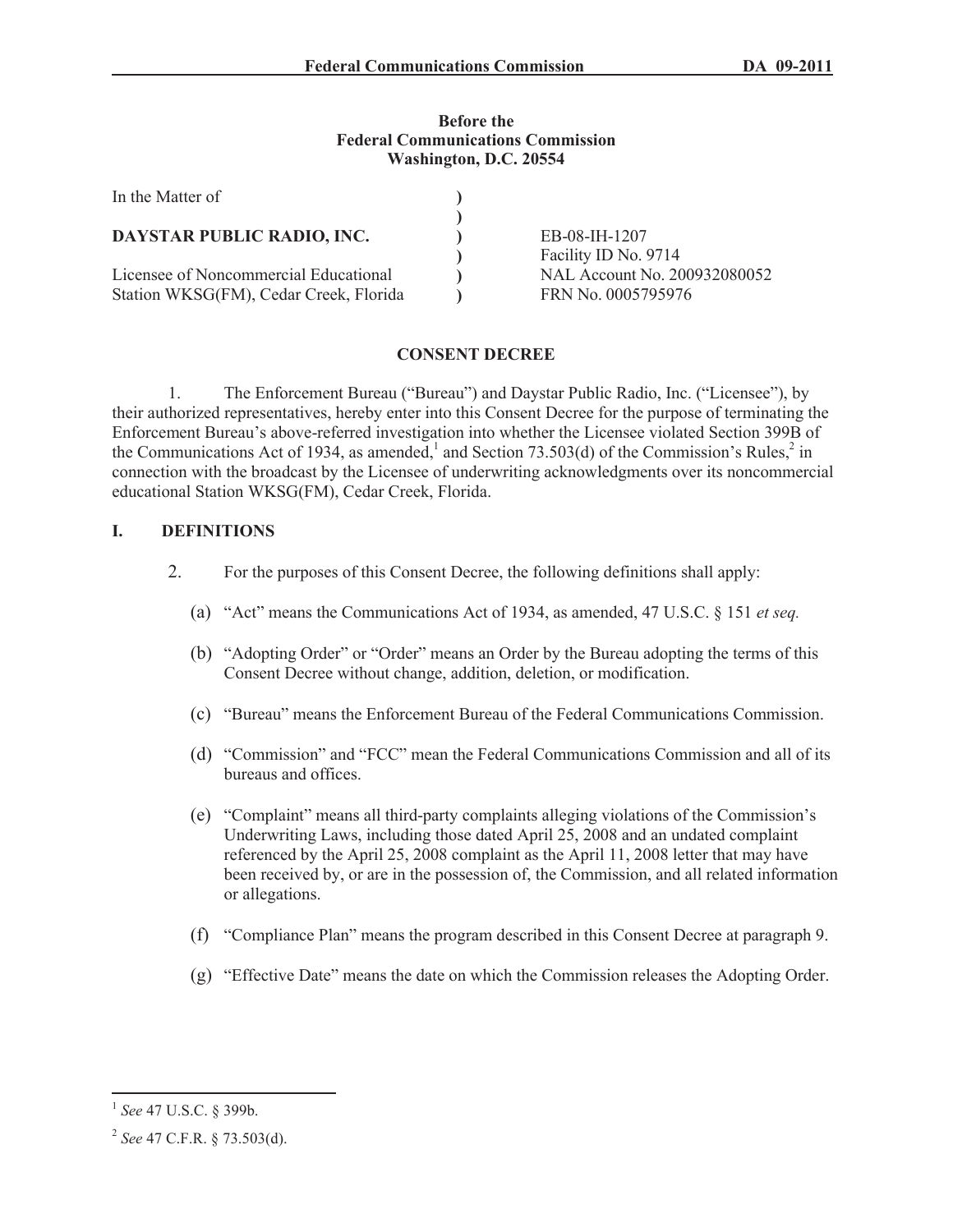- (h) "Investigation" means the investigation concerning the Complaints commenced by the Bureau's October 20, 2008 Letter of Inquiry<sup>3</sup> regarding whether the Licensee violated the Commission's Underwriting Laws in connection with its operation of the Station during the period March 31, 2008 through April 4, 2008.
- (i) "Licensee" means the Daystar Public Radio, Inc. and its predecessors-in-interest and successors-in-interest as licensee of the Station.
- (j) "Parties" mean the Licensee and the Bureau.
- (k) "Rules" mean the Commission's regulations found in Title 47 of the Code of Federal Regulations.
- (l) "Station" means noncommercial educational Station WKSG (FM), Cedar Creek, Florida (Facility ID No. 9714).
- (m) "Underwriting Laws" mean Section 399B of the Communications Act of 1934, 47 U.S.C. § 399b, and Section 73.621 (e) of the Commission's Rules, 47 C.F.R. § 73.621 (e).

## **II. BACKGROUND**

3. Pursuant to Section 399b(a) of the Act<sup>4</sup> and Section 73.503(d) of the Rules, advertisements are defined as program material broadcast "in exchange for any remuneration" and intended to "promote any service, facility, or product" of for-profit entities.<sup>5</sup> Section 399b(b)(2) specifically provides that noncommercial educational stations may not broadcast advertisements.<sup>6</sup> Although contributors of funds to such stations may receive on-air acknowledgements of their support, the Commission has held that such acknowledgements may be made for identification purposes only, and should not promote the contributors' products, services, or businesses.<sup>7</sup> Specifically, such announcements may not contain comparative or qualitative descriptions, price information, calls to action, or inducements to buy, sell, rent or lease.<sup>8</sup> At the same time, however, the Commission has acknowledged that it is at times difficult to distinguish between language that promotes versus that which merely identifies the underwriter and is consistent with the Commission's Rules and decisions establishing compliant underwriting announcements. Consequently, the Commission expects licensees to exercise reasonable, "good faith" judgment in this area, and affords some latitude to the judgments of licensees who do so.<sup>9</sup>

4. On October 20, 2008, the Bureau issued a letter of inquiry ("LOI") to the Licensee. This LOI directed the Licensee, among other things, to submit a sworn written statement in response to

<sup>&</sup>lt;sup>3</sup> See Letter from Kenneth M. Scheibel, Jr., Assistant Chief, Investigations and Hearings Division, Enforcement Bureau, Federal Communications Commission to Daystar Public Radio, Inc. dated October 20, 2008 ("*LOI*").

<sup>4</sup> *See* 47 U.S.C. § 399b.

<sup>5</sup> *See* 47 U.S.C. § 399b(a).

<sup>6</sup> *See* 47 U.S.C. § 399b(b)(2).

<sup>7</sup> *See Commission Policy Concerning the Noncommercial Nature of Educational Broadcasting Stations*, Public Notice (1986), *republished*, 7 FCC Rcd 827 (1992) ("*Public Notice*").

<sup>8</sup> *See Id*.

<sup>9</sup> *See Xavier University*, Letter of Admonition, issued November 14, 1989 (Mass Med. Bur.), *recons. granted*, Memorandum Opinion and Order, 5 FCC Rcd 4920 (1990) ("*Xavier*").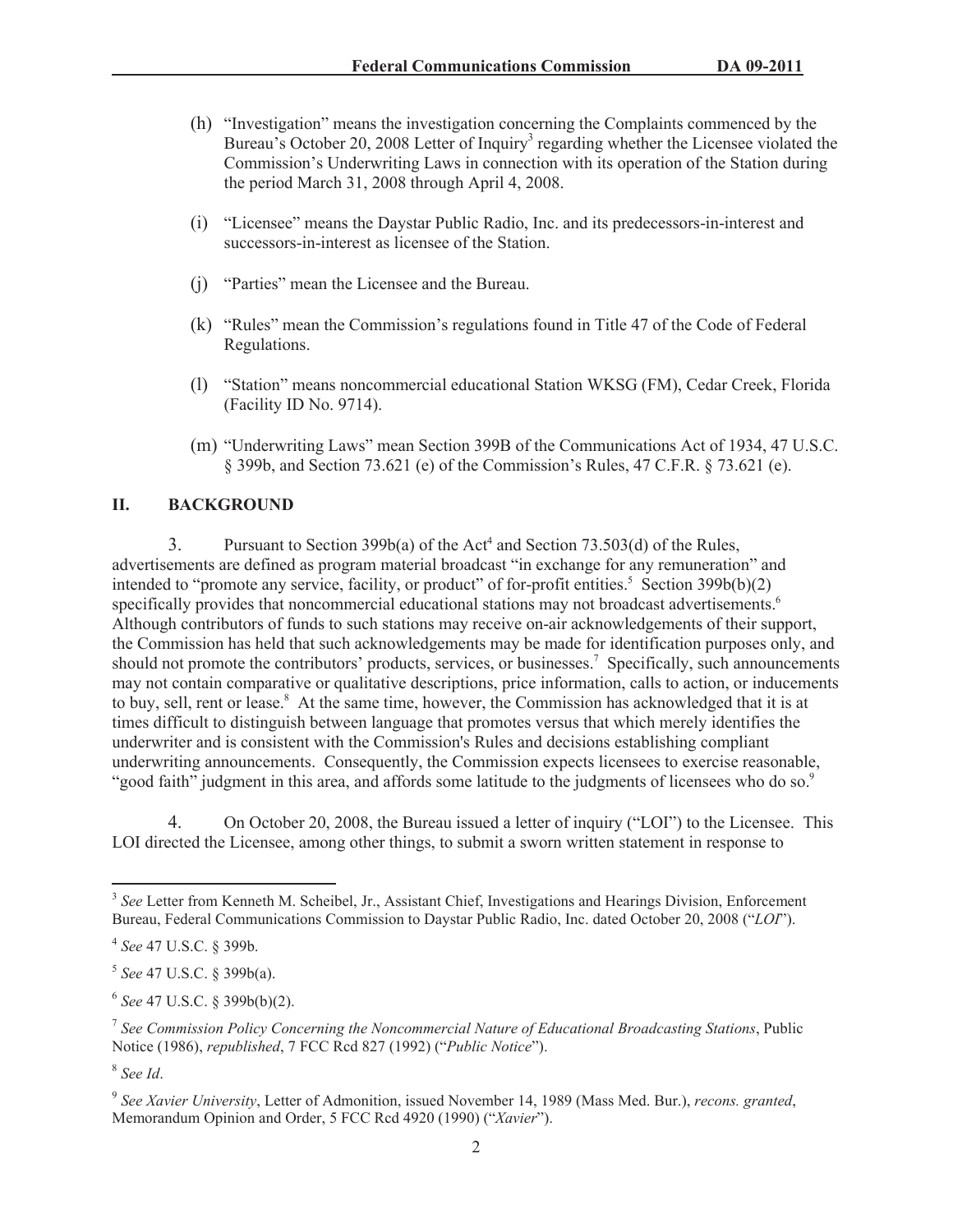questions relating to allegations that the Licensee had aired announcements in violation of the Underwriting Laws. The Licensee responded on November  $19, 2008$ .<sup>10</sup> The announcements may have violated the Underwriting Laws because they appear to exceed the bounds of what is permissible and within licensee discretion under the Act and pertinent Commission precedent.<sup>11</sup>

# **III. TERMS OF AGREEMENT**

5. **Adopting Order**. The Parties agree that the provisions of this Consent Decree shall be subject to final approval by the Bureau by incorporation of such provisions by reference in the Adopting Order without change, addition, modification, or deletion.

6. **Jurisdiction**. The Licensee agrees that the Bureau has jurisdiction over it and the matters contained in this Consent Decree and has the authority to enter into and adopt this Consent Decree.

7. **Effective Date; Violations**. The Parties agree that this Consent Decree shall become effective on the date on which the FCC releases the Adopting Order. Upon release, the Adopting Order and this Consent Decree shall have the same force and effect as any other Order of the Bureau. Any violation of the Adopting Order or of the terms of this Consent Decree shall constitute a separate violation of a Bureau Order, entitling the Bureau to exercise any rights and remedies attendant to the enforcement of a Commission Order.

8. **Termination of Investigation**. In express reliance on the covenants and representations in this Consent Decree and to avoid further expenditure of public resources, the Bureau agrees to terminate its Investigation and dismiss the Complaint. In consideration for the termination of said Investigation and dismissal of the Complaint, the Licensee agrees to the terms, conditions, and procedures contained herein. The Bureau further agrees that, in the absence of new material evidence, the Bureau will not use the facts developed in this Investigation through the Effective Date of the Consent Decree, or the existence of this Consent Decree, to institute, on its own motion, any new proceeding, formal or informal, or take any action on its own motion against the Licensee concerning the matters that were the subject of the Investigation. The Bureau also agrees that it will not use the facts developed in this Investigation through the Effective Date of this Consent Decree, or the existence of this Consent Decree, to institute on its own motion any proceeding, formal or informal, or take any action on its own motion against the Licensee with respect to the Licensee's basic qualifications, including its character qualifications, to be a Commission licensee or to hold Commission authorizations.

9. **Compliance Plan**. For purposes of settling the matters set forth herein, the Licensee agrees to maintain a Compliance Plan related to future compliance with the Act, the Commission's Rules, and the Commission's Orders. The Plan will include, at a minimum, the following components:

a. Licensee will use a multi-level review procedure for underwriting content to be broadcast on the Station. All scripts of announcements will continue to be reviewed by the Licensee or its staff, prior to broadcast, for compliance with the Underwriting Laws.

b. Licensee will train employees on acceptable underwriting content that complies with the Underwriting Laws. Within thirty days of being hired by the Licensee, any new Station

<sup>10</sup> *See* Letter from Jason Linkous, Vice-President, Daystar Public Radio, Inc. to Kenneth M. Scheibel Jr., Assistant Chief, Investigations and Hearings Division, Enforcement Bureau, Federal Communications Commission, filed November 19, 2008.

<sup>11</sup> *See Xavier,* supra note 9.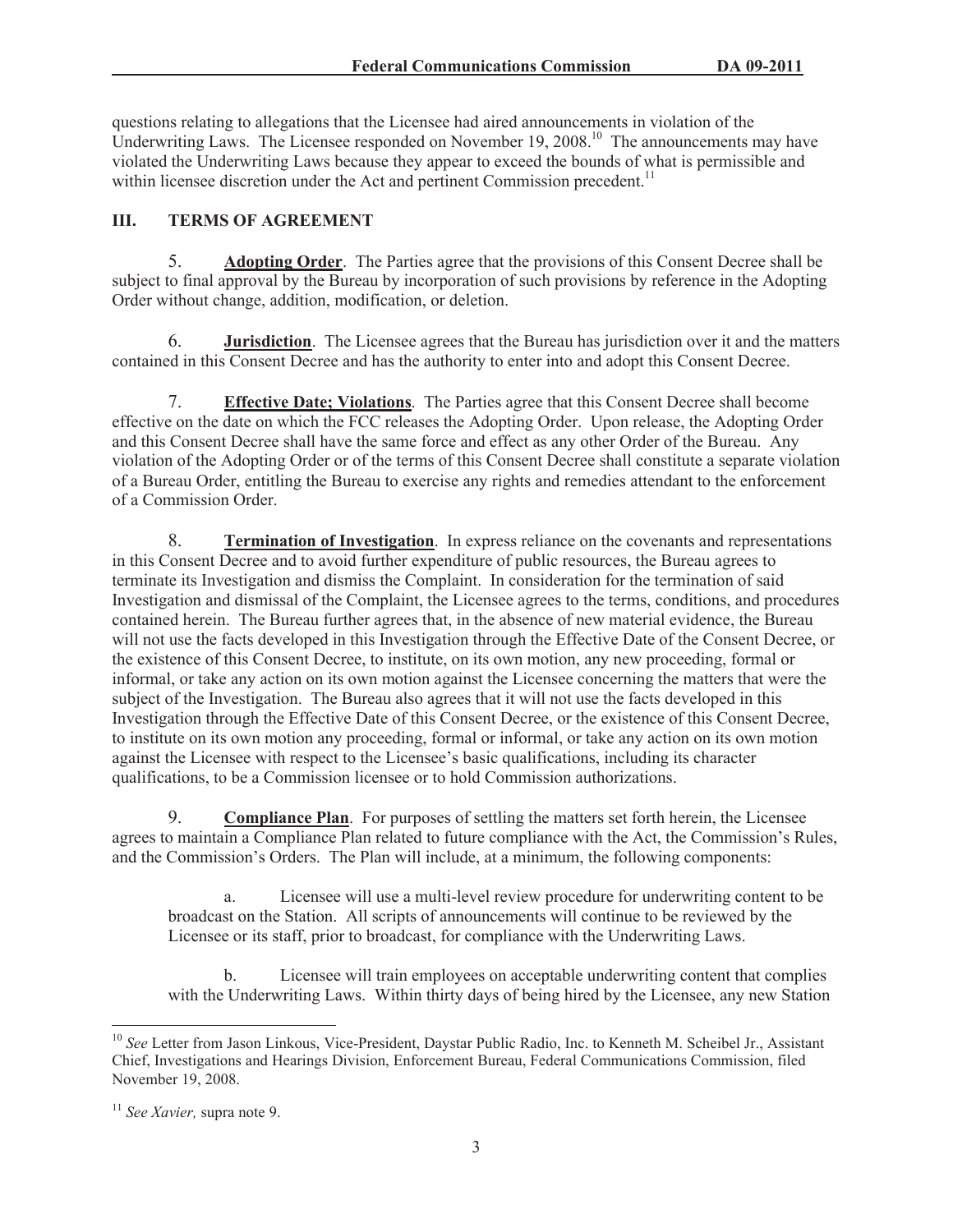employee will be trained as to acceptable underwriting content that complies with the Underwriting Laws. In addition, the Licensee's Station employees will receive refresher training, on an annual basis, regarding existing guidelines and, where applicable, pertinent changes to the Underwriting Laws.

c. Licensee will make good faith efforts, with respect to independently produced programming broadcast on the Station, to obtain from the distributors of such programming the copy for underwriting announcements contained in such programming in advance of such programming's broadcast, for the purposes of independently reviewing such copy for compliance with the Underwriting Laws.

d. Licensee will also implement and maintain a plan to educate prospective underwriters about appropriate underwriting content and how the Licensee incorporates such underwriting content in the messages that it prepares for underwriter approval and eventual broadcast. To that end, the Licensee will summarize the Underwriting Laws for each client before it accepts any contract with the prospective underwriter to air underwriting messages over the Station and prepares the underwriting message for the underwriter's review. The Licensee will not broadcast any announcement that does not comply with the Underwriting Laws.

10. **Compliance Reports**. Licensee will file compliance reports with the Commission ninety days after the Effective Date, twelve months after the Effective Date, twenty-four months after the Effective Date, and upon expiration of this Consent Decree, three years after the Effective Date. Each compliance report shall include a compliance certificate from an officer, as an agent of the Licensee, stating that the officer has personal knowledge that the Licensee has established and maintained on an ongoing basis operating procedures intended to ensure compliance with this Consent Decree, together with an accompanying statement explaining the basis for the officer's compliance certification. Each compliance report will describe any significant difficulties the Licensee has encountered during the reporting period in ensuring compliance with the Underwriting Laws, what steps it has taken to resolve those difficulties, and the success of those steps in doing so. All compliance reports shall be submitted to the Chief, Investigations and Hearings Division, Enforcement Bureau, Federal Communications Commission, Room 4-C330, 445 12th Street, S.W., Washington, D.C. 20554.

**Termination Date**. Unless stated otherwise, the requirements of this Consent Decree will expire three  $\overline{(3)}$  years after the Effective Date.

12. **Voluntary Contribution**. Licensee agrees that it will make a voluntary contribution to the United States Treasury in the amount of Three Thousand Five Hundred Dollars (\$3,500). The payment in full will be made within five (5) calendar days after the Effective Date of the Adopting Order. The payment must be made by check or similar instrument, payable to the order of the Federal Communications Commission. The payment must include the NAL/Account Number and FRN Number referenced in the caption to the Adopting Order. Payment by check or money order may be mailed to Federal Communications Commission, P.O. Box 979088, St. Louis, MO 63197-9000. Payment by overnight mail may be sent to U.S. Bank – Government Lockbox #979088, SL-MO-C2-GL, 1005 Convention Plaza, St. Louis, MO 63101. Payment by wire transfer may be made to ABA Number 021030004, receiving bank TREAS/NYC, and account number 27000001. For payment by credit card, an FCC Form 159 (Remittance Advice) must be submitted. When completing the FCC Form 159, enter the NAL/Account number in block number 23A (call sign/other ID), and enter the letters "FORF" in block number 24A (payment type code). The Licensee will also send electronic notification on the date said payment is made to Hillary.DeNigro@fcc.gov, Ben.Bartolome@fcc.gov, Kenneth.Scheibel@fcc.gov, and Anita.Patankar-Stoll@fcc.gov.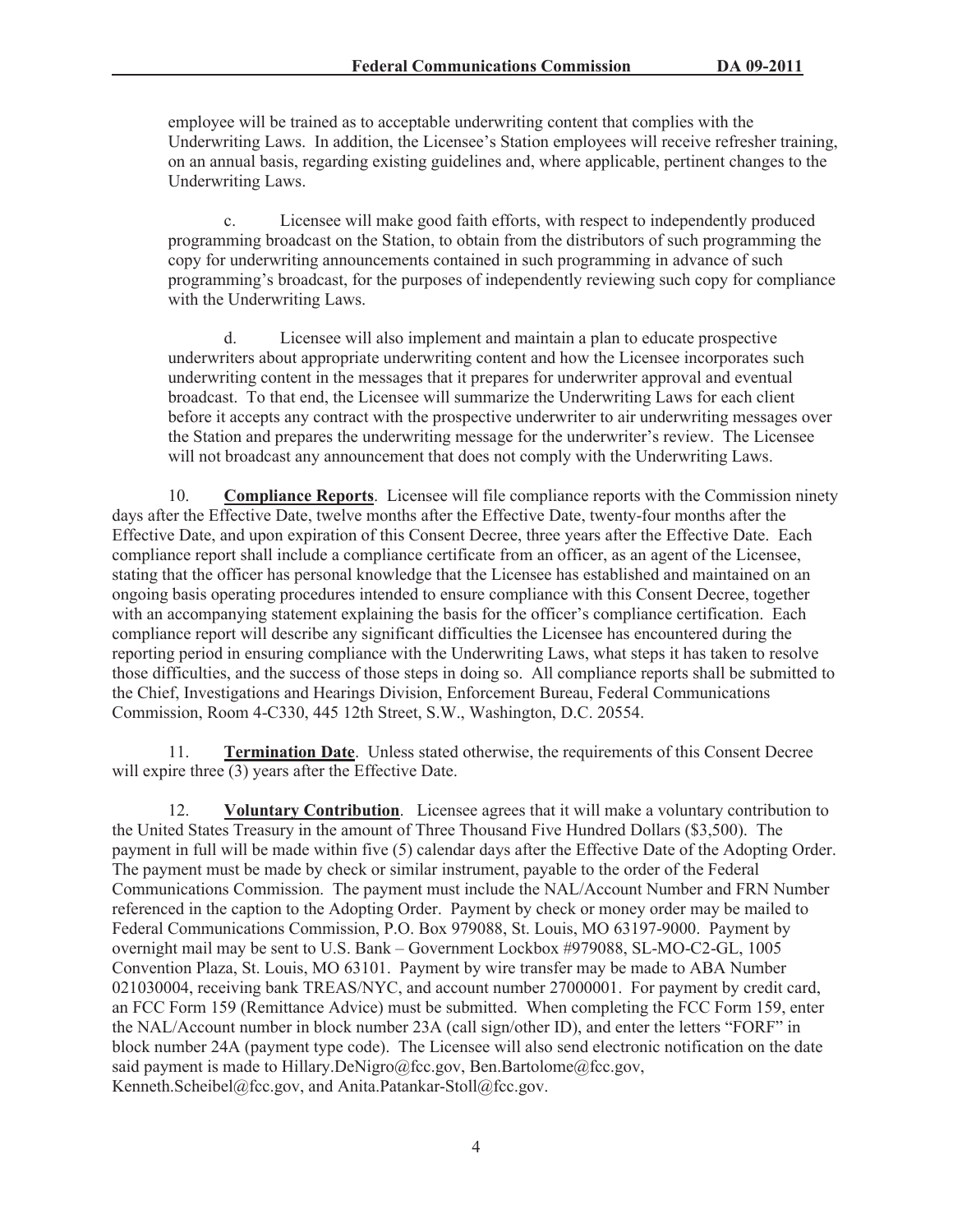13. **Waivers**. The Licensee waives any and all rights it may have to seek administrative or judicial reconsideration, review, appeal or stay, or to otherwise challenge or contest the validity of this Consent Decree and the Order adopting this Consent Decree, provided the Commission issues an Order adopting the Consent Decree without change, addition, modification, or deletion. The Licensee shall retain the right to challenge Commission interpretation of the Consent Decree or any terms contained herein. If either Party (or the United States on behalf of the Commission) brings a judicial action to enforce the terms of the Adopting Order, neither the Licensee nor the Commission shall contest the validity of the Consent Decree or the Adopting Order, and the Licensee shall waive any statutory right to a trial *de novo*. The Licensee hereby agrees to waive any claims it may otherwise have under the Equal Access to Justice Act, 5 U.S.C. § 504 and 47 C.F.R. § 1.1501 *et seq*., relating to the matters addressed in this Consent Decree.

14. **Subsequent Rule or Order**. The Parties agree that if any provision of the Consent Decree conflicts with any subsequent rule or Order adopted by the Commission (except an Order specifically intended to revise the terms of this Consent Decree to which the Licensee does not expressly consent) that provision will be superseded by such Commission rule or Order.

15. **Successors and Assigns**. The Licensee agrees that the provisions of this Consent Decree shall be binding on its successors, assigns, and transferees.

16. **Final Settlement**. The Parties agree and acknowledge that this Consent Decree shall constitute a final settlement between the Parties. The Parties further agree that this Consent Decree does not constitute either an adjudication on the merits or a factual or legal finding or determination regarding any compliance or noncompliance with the requirements of the Act or the Commission's Rules and Orders.

17. **Modifications**. This Consent Decree cannot be modified without the advance written consent of both Parties.

18. **Paragraph Headings**. The headings of the Paragraphs in this Consent Decree are inserted for convenience only and are not intended to affect the meaning or interpretation of this Consent Decree.

19. **Authorized Representative**. Each party represents and warrants to the other that it has full power and authority to enter into this Consent Decree.